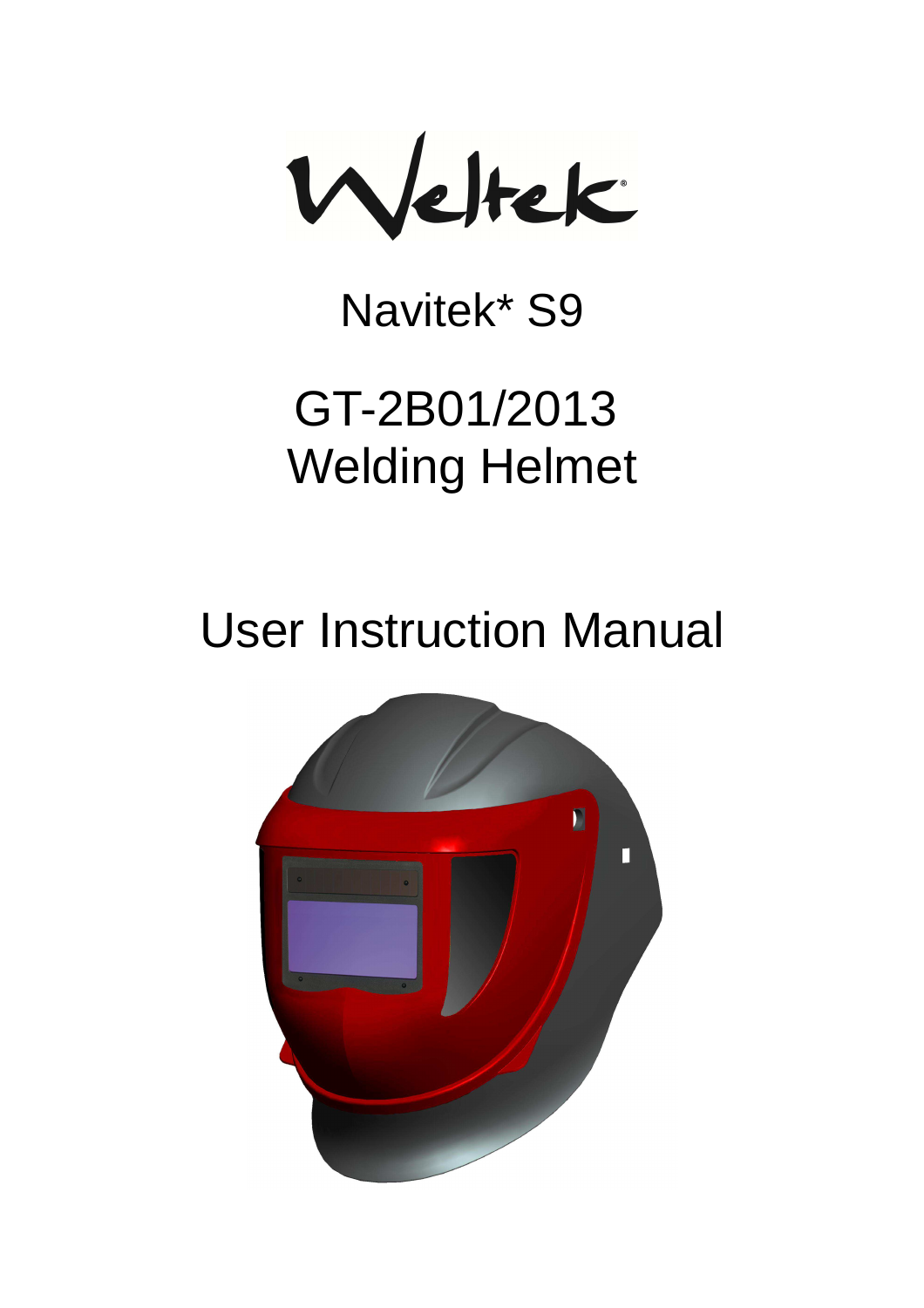#### **GT-2B01/2013 User Manual**

Information manual for the GT-2B01/2013 welder protective helmets complying with Par. 1.4 of Appendix ll of the EC regulations. The GT-2B01/2013 welding helmets are high quality products that contribute to the comfort and safety of the welder. GT-2B01/2013 welding helmets may be used only in connection with arc welding. Table 1 below shows how to choose the most suitable shade level:

|                                                                                                                                                    | <b>Current internally in amperes</b> |     |     |   |    |    |          |          |          |     |            |     |            |     |            |          |     |     |     |  |  |    |    |
|----------------------------------------------------------------------------------------------------------------------------------------------------|--------------------------------------|-----|-----|---|----|----|----------|----------|----------|-----|------------|-----|------------|-----|------------|----------|-----|-----|-----|--|--|----|----|
| <b>Welding process</b><br>Or related techniques                                                                                                    |                                      | 0.5 | 2.5 | 5 | 10 | 15 | 20<br>30 | 40<br>60 | 80       | 100 | 125<br>150 | 175 | 225<br>200 | 250 | 275<br>300 | 350      | 400 | 450 | 500 |  |  |    |    |
| E manual<br>Flux core electrodes<br>Fluxed stick electrodes                                                                                        |                                      |     |     |   |    |    |          | 9        |          | 10  |            | 11  |            |     | 12         |          |     |     | 13  |  |  |    | 14 |
| MIG / Metal-Inert-Gas Argon (Ar/He)<br>Steels, alloyed steels,<br>Copper & its alloys etc.                                                         | 12<br>13<br>11<br>10                 |     |     |   |    |    |          |          | 14       |     |            |     |            |     |            |          |     |     |     |  |  |    |    |
| MIG / Metal-Inert-Gas Argon (Ar/He)<br>Aluminium, copper, nickel<br>And other alloys.                                                              | 10<br>11<br>12<br>13                 |     |     |   |    |    |          |          | 14<br>15 |     |            |     |            |     |            |          |     |     |     |  |  |    |    |
| TIG / Tungsten-Inert Gas Argon (Ar/H2) (An/He)<br>All weldable metals such as: steels, aluminium,<br>Copper, nickel and their alloys.              |                                      |     |     |   |    |    |          | 9        |          | 10  |            | 11  |            |     |            | 12<br>13 |     |     |     |  |  |    |    |
| MAG / Metal-active Gas(An/Co2O2) (An/Co2/He/H2)<br>Construction Steel, hardened & tempered steels<br>Cr-Ni-steel, Cr-steel & other alloyed steels. | 10                                   |     |     |   |    | 11 |          | 12       |          |     | 13         |     |            | 14  |            |          | 15  |     |     |  |  |    |    |
| Electric arc compressed air joining<br>(Melt joining) carbon electrodes (O2)<br>Flame grooving compressed air (O2)                                 | 12<br>13<br>10<br>11                 |     |     |   |    |    | 14       | 15       |          |     |            |     |            |     |            |          |     |     |     |  |  |    |    |
| Plasma cutting (fusion cutting)<br>All weldable metals see WIG<br>Centre and outer gas: Argon (Ar/H2) (Ar/He)                                      | 11<br>12<br>13                       |     |     |   |    |    |          |          |          |     |            |     |            |     |            |          |     |     |     |  |  |    |    |
| Plasma cutting (Fusion cutting)<br>Micro-plasma welding<br>Centre and outer gas: Argon (Ar/H2) (Ar/He)                                             | 2.5<br>4                             | 5   | 6   | 7 | 8  | 9  | 10       | 11       |          |     | 12         |     | 13         |     |            | 14       |     |     |     |  |  | 15 |    |
|                                                                                                                                                    |                                      | 0.5 | 2.5 |   | 10 | 15 | 30<br>20 | 60<br>40 | 80       | 100 | 150<br>125 | 175 | 200<br>225 | 250 | 300<br>275 | 350      | 400 | 450 | 500 |  |  |    |    |

Depending upon the application conditions, the next highest or next lowest protection level can be used. The darker fields correspond to those areas in which the corresponding welding process cannot be used.

#### **Table 1**

#### **Information**

GT-2B01/2013 welding afford reliable protection for the eyes whilst electric arc welding. With the welding flip down, they offer permanent protection against UV/IR rays, heat & sparks in any state from the clear to dark. The protection shades of the GT-2B01/2013 welding helmets have been chosen to avoid eye damage caused by the welding arc. Do not look directly at welding rays with unprotected eyes when the arc strikes. This can cause a painful inflammation of the cornea and irreparable damage to the lens of the eye leading to cataracts. GT-2B01/2013 welding helmets allow the welder to see the point of arc strike more precisely. This leads to a real time saving. The helmet does not have to be flipped up and down during welding, both hands are kept free and because of the helmets lightweight fatigue is reduced.

The helmet is available in 2 options. The helmet can be supplied with or without UVIR shade 5 side windows – the side windows giving the user a degree of side vision whilst still giving protection from the welding rays. With the welding flip raised, the inner visor offers a wide field of view and protection to the standards as listed on the rear of this manual.

#### **Range of application:**

The GT-2B01/2013 welding helmets can be used for the following applications:

Electrode, MIG, Mag, Mag, Tig They are not suitable for use with laser systems and oxy-acetylene (gas welding) applications.The welding filter must not be used for any other purpose other than welding. They should never be used as sunglasses when driving as this could lead to incorrect identification of the colour of traffic light.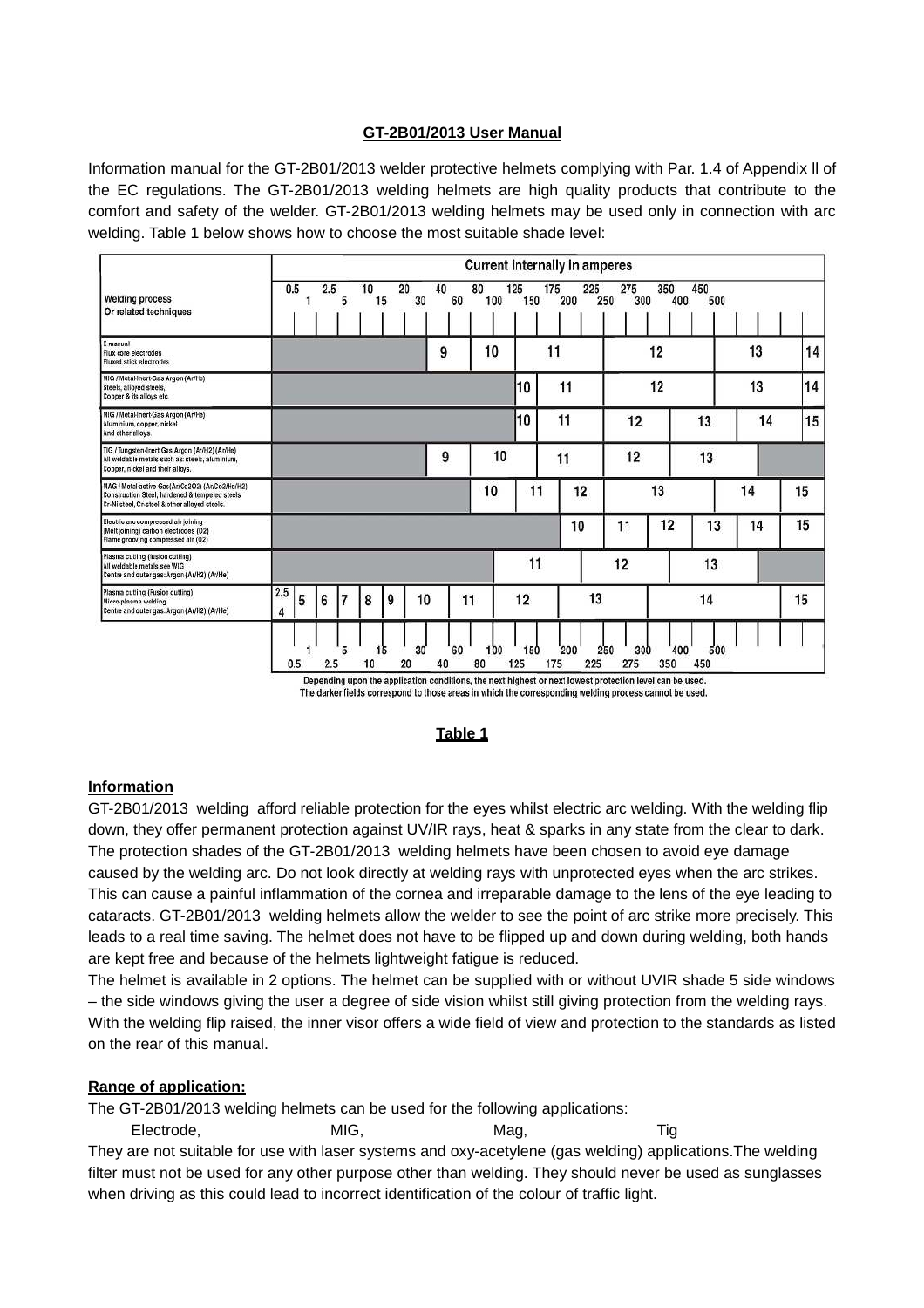The welding filters operate well under extreme low lighting and very strong sunlight.

#### **Operation:**

#### **Adjustment of headgear:**

GT-2B01/2013 welding helmets are equipped with a comfortable headgear that can be adjusted in four different ways.



#### **Servicing and maintenance**

GT-2B01/2013 welding helmets should not be dropped. Do not place heavy objects or tools (hammers etc.) on or inside the helmet so as not to damage the electro-optical filter.

Always make sure that the helmet is equipped with an outside and inner lens (in front of the filter on the outside and on the inside behind the filter). These protection lenses must be replaced if damaged in any way (see overleaf). They are consumables and should checked and replaced regularly.

The filter should be cleaned when changing the protection lenses.

This can be done by any of the following ways:

Wipe with a clean, dry piece of cloth.

Clean with a piece of smooth cloth moistened with pure alcohol.

Clean with a commercial disinfectant

If used properly the welding filter requires no further maintenance during its lifetime.

If a filter should be replaced on a GT-2B01/2013 welding helmet, use exclusively certified products

(DIN-CE marks). We recommend the use of Weltek welding filters in all GT-2B01/2013 helmets.

The filter itself contains no special or toxic products and can be disposed of in the same way as other electronic devices.

#### **Replacing the Outer Spatter Lens (6):**

Ensure that the helmet is always equipped with an Outside Lens (before the filter, on the outside of the helmet) and an Inner Lens (behind the filter, inside the helmet). These protection lenses must be replaced if broken, damaged or covered with welding spatter to such an extent that vision is impaired. Inner & Outer Lenses are consumables and must be replaced regularly with certified Weltek spare parts (CE marked).

Before using the GT-2B01/2013 helmet for the first time the protective films must be removed from the Front Spatter Lens (drawing 1), The films cannot be removed from the Front Spatter Lens with the Lens in place, Please follow the instructions below to remove the Spatter Lens.



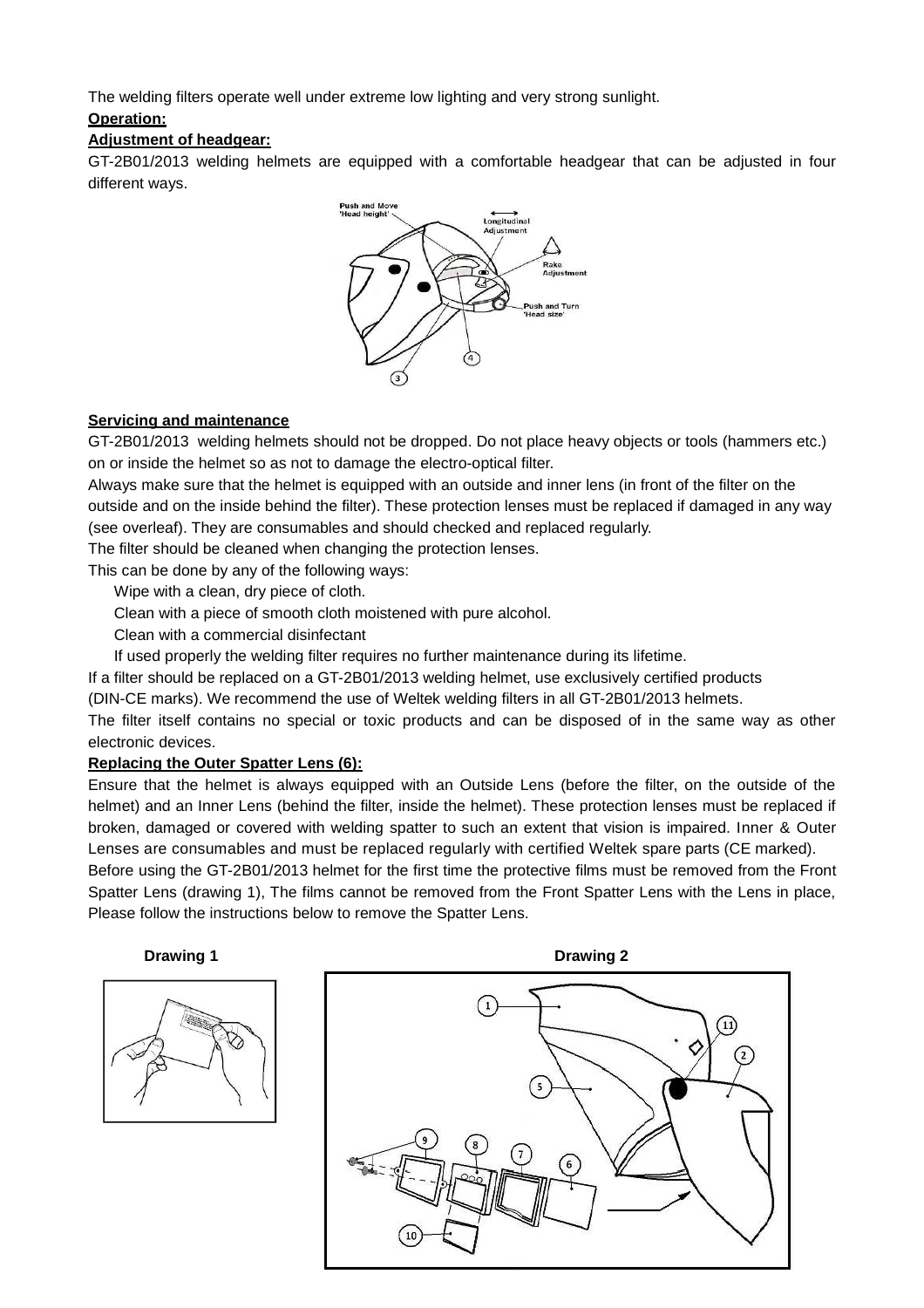#### **Inserting and removing a new protection lens :**

To change the outer protection (6) lens the filter must be removed by unscrewing the two retaining screws (9) from the inside of the helmet flip (2). The old protection lens can then be removed and the new lens inserted followed by the light seal cradle (7), ADF(8), inner protection lens (10) and then the ADF retaining frame (9) and finally replace the two retaining screws (see drawing 2).

#### **Inserting and removing the main clear Visor (5):**

To remove the main visor – simply push out from the inside, ensuring to disconnect from the lugs at the top of the visor. To replace with a new visor – locate the lugs at the top and then with some force, clip the visor into all the helmet lugs.

**S9 ADF:**



To allow the filter to switch, the sensors on the front of the filter must not be covered. The filter then switches to the dark state when the arc strikes and to the clear state when it stops. The filter switches to the light state when the welding arc stops

#### How to set the shade:

On the S9, the welding shade is selected by pushing the **Weld/Grind** button. 2 ranges of welding shades are available:

- − From Din 5 to Din 8, and
- − From Din 9 to Din 13,

Select the welding shade by pushing the arrows on the **Range** button, up and down to clear or darken the welding shade.

The most suitable setting can be found on the Chart in this brochure or chosen using your experience. This

setting can also be made manually during the welding process. .

The S9 also offers a Grinding Mode with the **Weld/Grind** button.

The shade is then blocked in a shade DIN 4.

#### **Before using the filter we recommend the following adjustments are made:**

Once you have selected the **Sensitivity MODE**, push the **UP** arrow to the maximum setting. Depending upon the surrounding light the filter will switch to the dark state or will flicker (if the surrounding light is very low, the filter may not switch to the dark state). Push the **DOWN** arrow until the filter switches to the clear state.

The filter is now set to its optimum sensitivity (According to the surrounding light conditions). Setting the delay; The clearing delay can be adjusted manually by selecting the **Delay MODE** and then by pushing the arrows on the **Range** button, up and down, to select a delay between a fast clear (0.1 sec) up to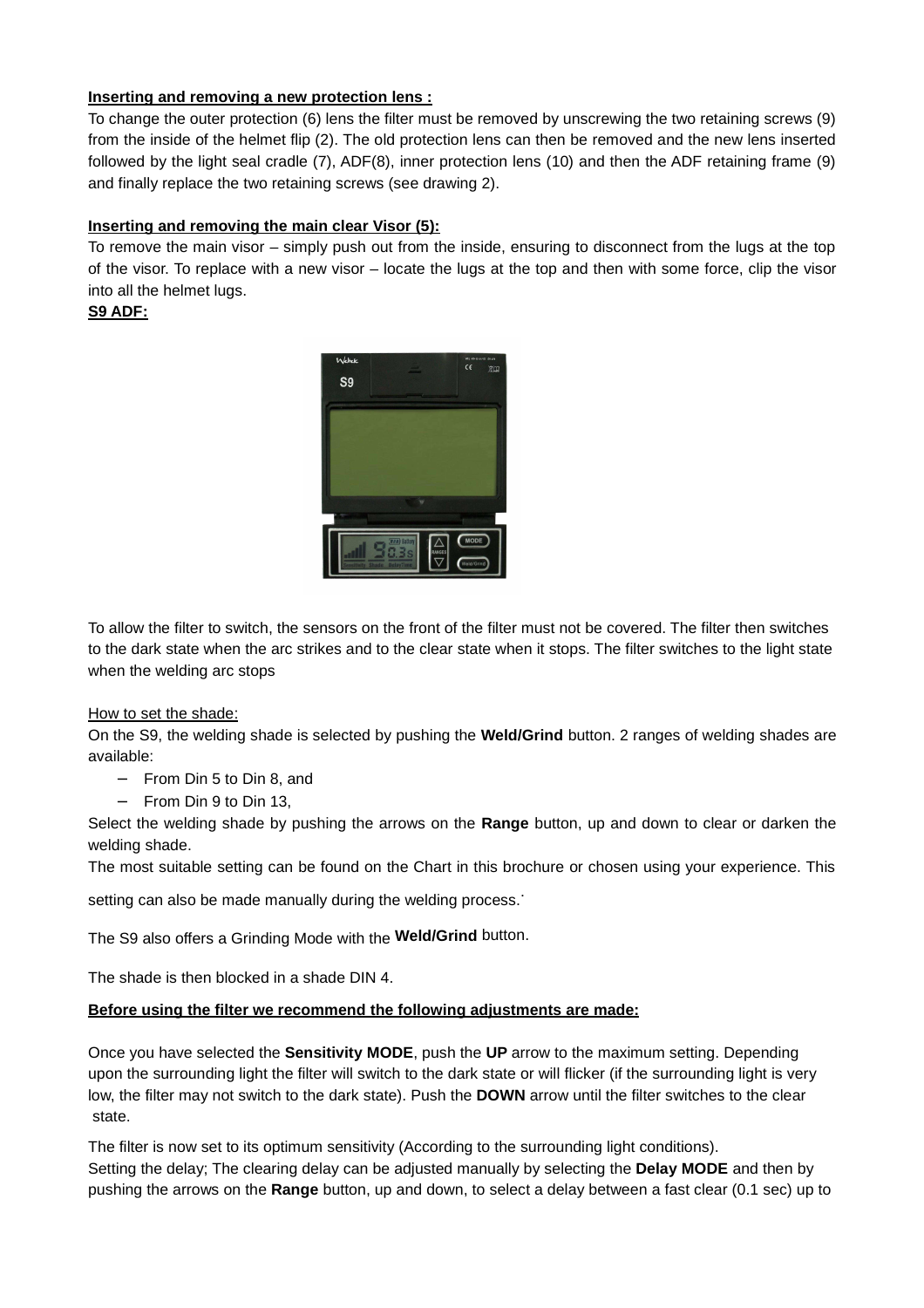#### **Spare parts for GT-2B01/2013 Welding Helmets**

| ltem        | <b>Part Number</b> | <b>Description</b>                  |
|-------------|--------------------|-------------------------------------|
| 1           |                    | <b>Main helmet shell</b>            |
| $\mathbf 2$ | AX3417             | <b>Flip Visor with Side Windows</b> |
| 3           | AX1097             | Longitudinal adjustment head gear   |
| 4           | AX1140             | Sweat band                          |
| 5           | AX3415             | <b>Main Visor</b>                   |
| 6           | AX4000             | <b>Front Cover lens</b>             |
| 7           | AX2260             | <b>Inside Cover lens</b>            |
| 8           | AX3069             | <b>ADF Cradle</b>                   |
| 9           | <b>FI00S9</b>      | <b>ADF</b>                          |
| 10          | AX3060             | Lens retainer and screws            |
| 11          |                    | <b>Flip Visor Nuts and Bolts</b>    |

Items without a part number are not available as spare parts

#### Filter Testing:

Before use of the welding helmet the auto darkening filter (ADF) and helmet needs to be checked according to the following procedure:

Check outer protection lens is clean and can be seen through.

Ensure the the sensors are covered in any way and are clean.

Once these checks have been carried out you can now test the ADF.

Select the darkest setting (shade 13) and set the sensitivity to the highest setting. Now point the sensor towards a light source such as an overhead light, lamp etc. The ADF should now switch to the dark state (please note if the ADF is stored in a dark area away from light it may need to be left out in strong light for 20 minutes to absorb power, if after 20 minutes if the ADF does still not react then there is an issue with the sensor). Once the filter is in the dark state you can check the shade variation is functioning correctly, simply adjust the shade. By doing this, the shade should get lighter. If the shade does not appear to alter then you have an issue with the shade variation.

To test the delay function set the delay to the maximum setting. Now move the filter sensor away from the light source it should take 1 second to return to the light state, now alter the delay setting to the minimum and repeat the process, the time taken to return to the clear state should be 0.1 second. If the ADF does not react in this way then there is an issue with the delay function.

Testing the sensitivity. Set the sensitivity to minimum setting now point the ADF at the light source you used to test the other functions (if filter switches to dark state move away until the filter returns to clear state) slowly reduce the sensitivity until the filter switches to dark state (if it does not then move closer to the light until it reacts). If the ADF does not react then there is an issue with the light sensors.

If any of the functions fail during test or in use then please do not use the ADF and contact your local distributor.

#### **Warning**

The auto-darkening filters fitted in the GT-2B01/2013 helmets are not waterproof and will not work properly if they have been in contact with water.

Welding helmets and filters only resist a certain amount of heat. Please do not place them near naked flames or hot work areas etc.

Operating temperature of electronic filter minus 5ºC to plus 55ºC.

Materials that may get in contact with the wearers skin could cause Allergic reactions to susceptible